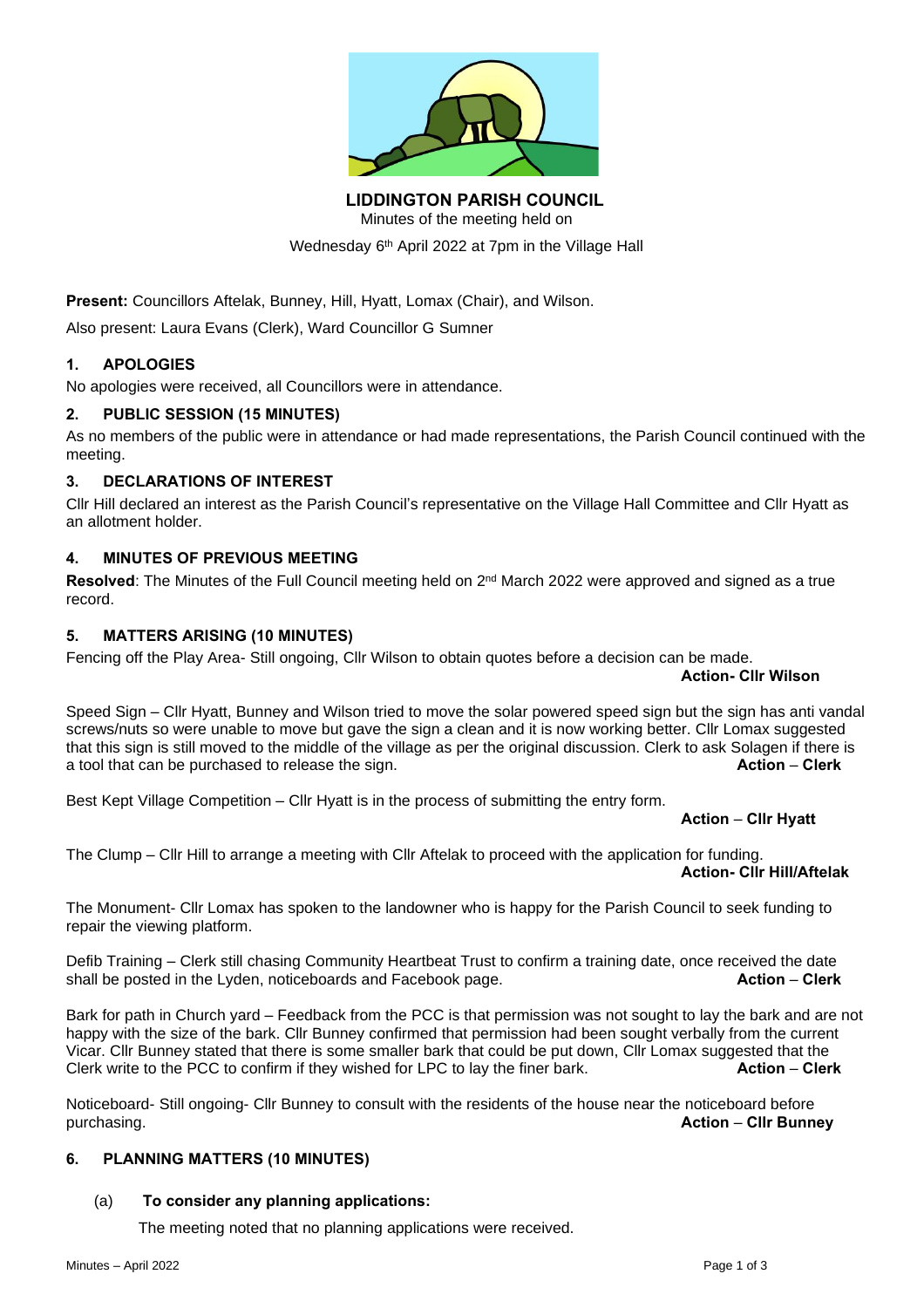#### (b) **To note any decisions:**

Application: S/TWC/22/0175

Location: Parsonage House, Church Road, Liddington

Proposal: Works to trees within a conservation area- No objection.

#### **7. WARD COUNCILLOR REPORT (10 MINUTES)**

Local Plan- The Local Plan has been approved but the review has been delayed and will be held in December 2022 as the Highways model was dated 2019 and now needs to be updated. There are no 5 Year Land sites currently available due to the housing at Highworth not being approved.

Wanborough Road Closure- The closure of Wanborough Road means the diversion will be through Purley Road.

20MPH Scheme- Cllr Wilson stated that LPC had expressed an interest in this, Ward Cllr Sumner explained the date for submitting a case has been extended until 24<sup>th</sup> June and the application needs to be submitted under the Ward Councillors name. Evidence or support of the scheme from residents needs to go with the application. Cllr Wilson to draft a piece for the Lyden Magazine to gauge the support from residents. Cllr Wilson proposed submitting an application for all roads in Liddington except Purley Road due to the criteria, which was unanimously agreed. Ward Cllr Sumner to email the Clerk with the criteria.

Gigabyte Fibre – Phase 1 houses will be completed by May 2022 and Phase 2 by August if not before.

Ward Cllr G Sumner left the meeting at 7:59pm

#### **8. FINANCE (10 MINUTES)**

# **(a) To approve payment of the following invoices**:

**Resolved:** Cllr Hyatt proposed approval of the invoices, standing order, recurring payment and ratification of the payments made between meetings. Cllr Hill seconded the proposal and was unanimously agreed.

- HMRC- Tax Month 12- £50.20
- Adams & Watt annual contract 2022/23 to be paid by 12 equal instalments by standing order £7,258.49
- **(b) To approve payment of the following Standing Orders:**
	- Adams & Watt **–** Annual grass cutting contract **–** April instalment- **£**604.87
- **(c) To approve the following Direct Debits:**
	- **•** Three Mobile phone bill **£**3.00
- **(d) To approve payment of the following recurring payments**
	- Unlimited webhosting (18/03/2022- 17/04/2022) £4.50
- (e) **To ratify payments made between meetings**
	- Salary March £200.60
	- Wilts & Berks Canal Trust- £25.00
- **(f) To receive the end of year account summary for financial year 2021/22**

**Resolved:** The meeting noted that the end of year accounts were in good order.

**(g) Appointment of internal auditor –** to agree appointment of Auditing Solutions as the Internal Auditor for financial year 2021/22.

**Resolved:** Cllr Lomax proposed that Auditing Solutions be appointed as the Internal Auditor for financial year 2021/22. Cllr Hyatt seconded the proposal and was unanimously agreed.

# **9. VILLAGE MATTERS (15 MINUTES)**

- a) **Football Club Contract** Cllr Lomax requested all Councillors read through the contract that was produced by Cllr Wilson back in 2019 and to bring feedback to the meeting in May of any amendments that are required. Cllr Lomax suggested that a sign be placed on the playing field stating where the Defibrillator<br>is located. The meeting agreed that this would be a good idea. **Action - All Councillors** is located. The meeting agreed that this would be a good idea.
- b) **Allotments** Continued progress with the clearance. A resident whose house backs onto the allotment are kindly paying a day rate to level the land and are happy to maintain the area under the trees with bulbs etc. One allotment holder is currently producing an allotment holder policy using the lease from the Diocese and a sample of a policy. Cllr Lomax stated that the Parish Council is responsible for the allotments and that a document should be produced, and there should be a sub-committee to create this. Cllr Hyatt, Cllr Hill and Cllr Lomax to be part of the sub-committee. The meeting agreed this was the best way to proceed.
- c) **Bin by bus stop** to consider whether to purchase a lid for the bin located at the bus stop- Clerk to obtain quotes for a letterbox style bin. **Action -Clerk**
- d) **Jubilee Celebrations** Cllr Aftelak attended the Jubilee Celebration meeting and things are progressing well. A few issues were raised which needed addressing by LPC. Liability Insurance: LPC to cover the event. Clerk to email insurer and Jubilee committee to write to the Clerk requesting use of the playing field. LPC gave permission for 'save the date' posters to be displayed around the village on the condition they